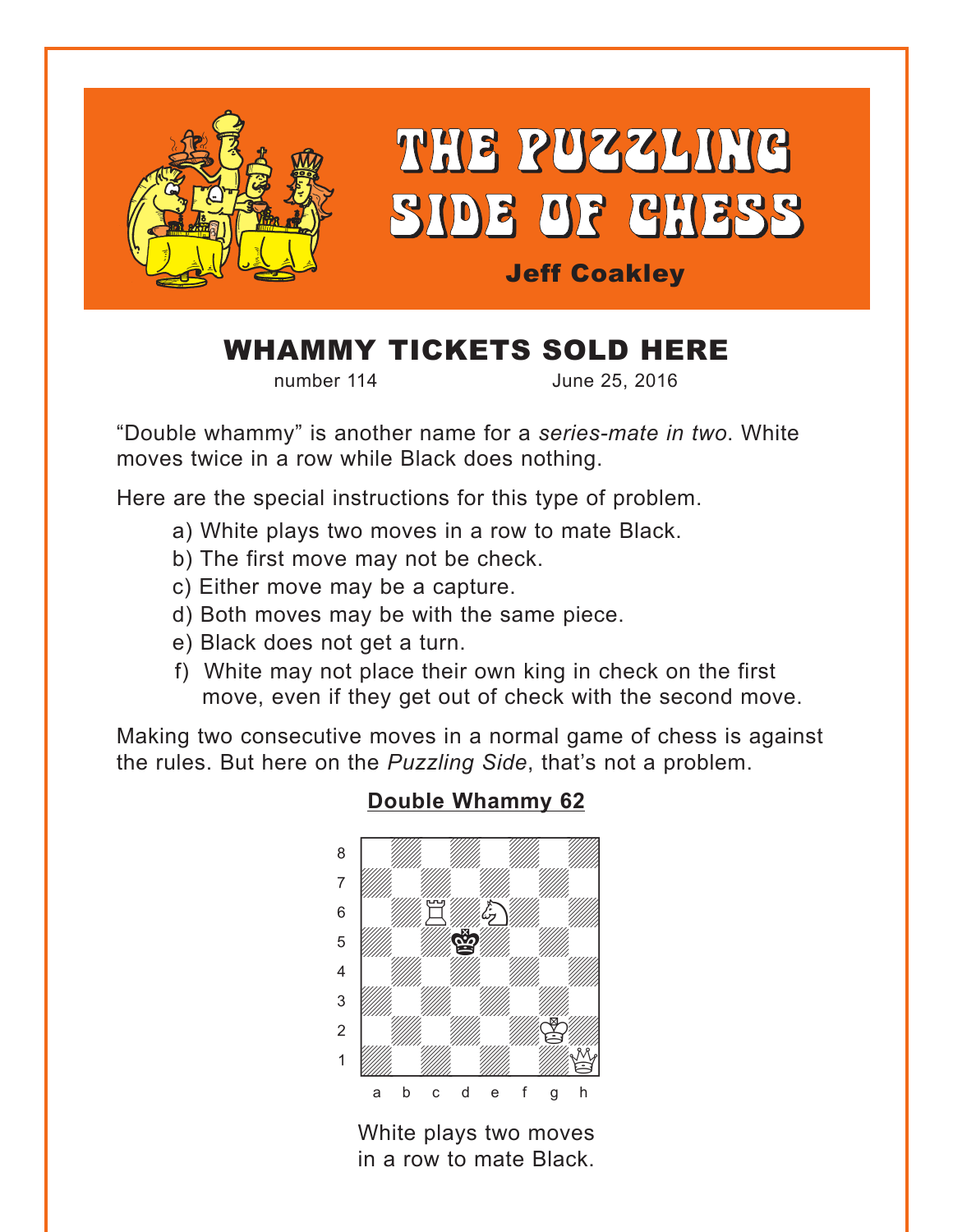<span id="page-1-0"></span>

Summer is the season for carnivals and amusement parks, with thrill rides of every kind. But have you and your family experienced the **Whammy Machine?** 

Step right up, folks. Don't miss the fun. Get your tickets here. It's whammy time!



### **Double Whammy 63**

White plays two moves in a row to mate Black.

For double whammies 1-61, check out the Puzzling Side archives.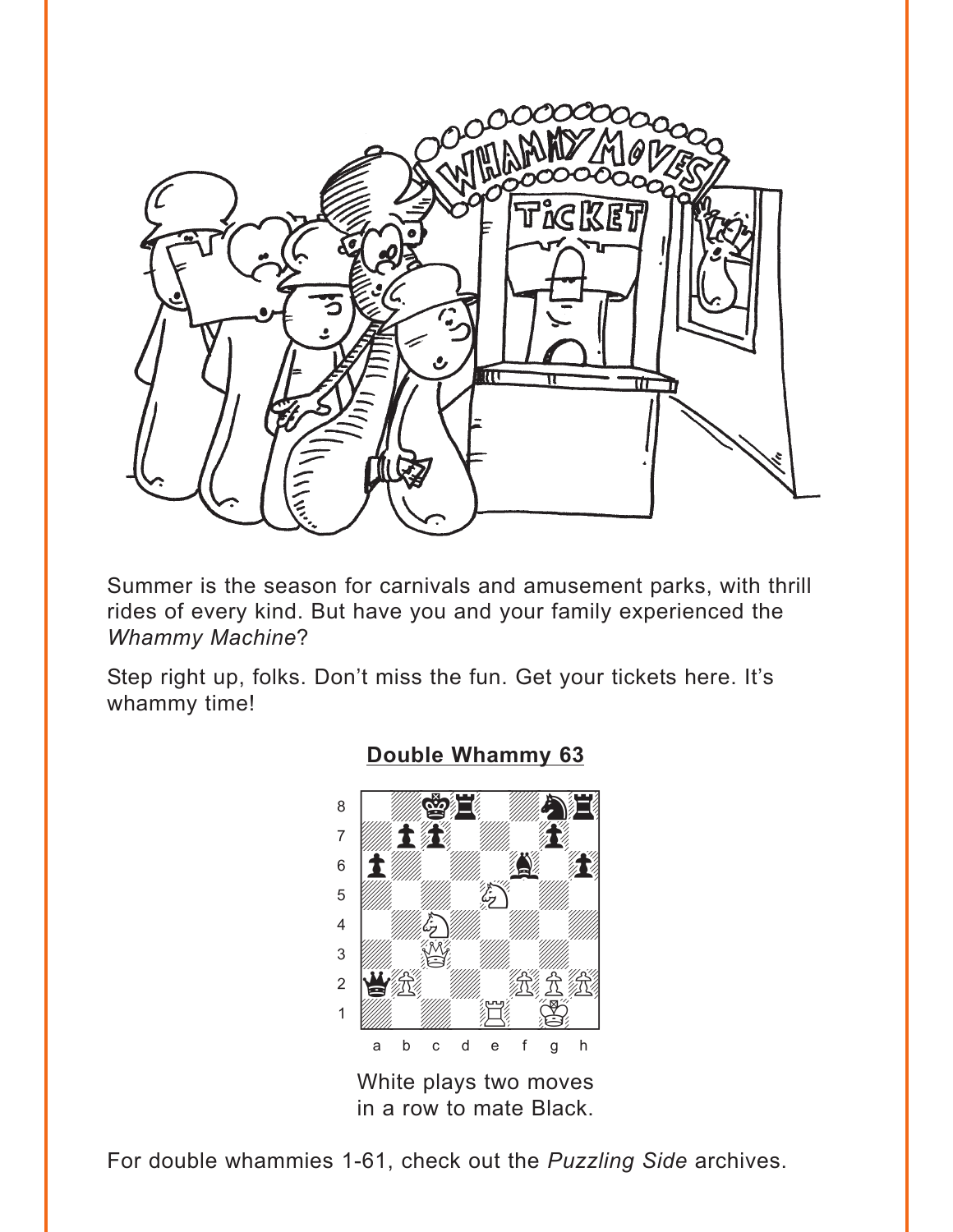<span id="page-2-0"></span>The next position is the same as the last, except there is no black rook on d8.



Double Whammy 64

White plays two moves in a row to mate Black.



Most series-mates are longer than two moves. Each column on double whammies concludes with one or two of these "multi-whams".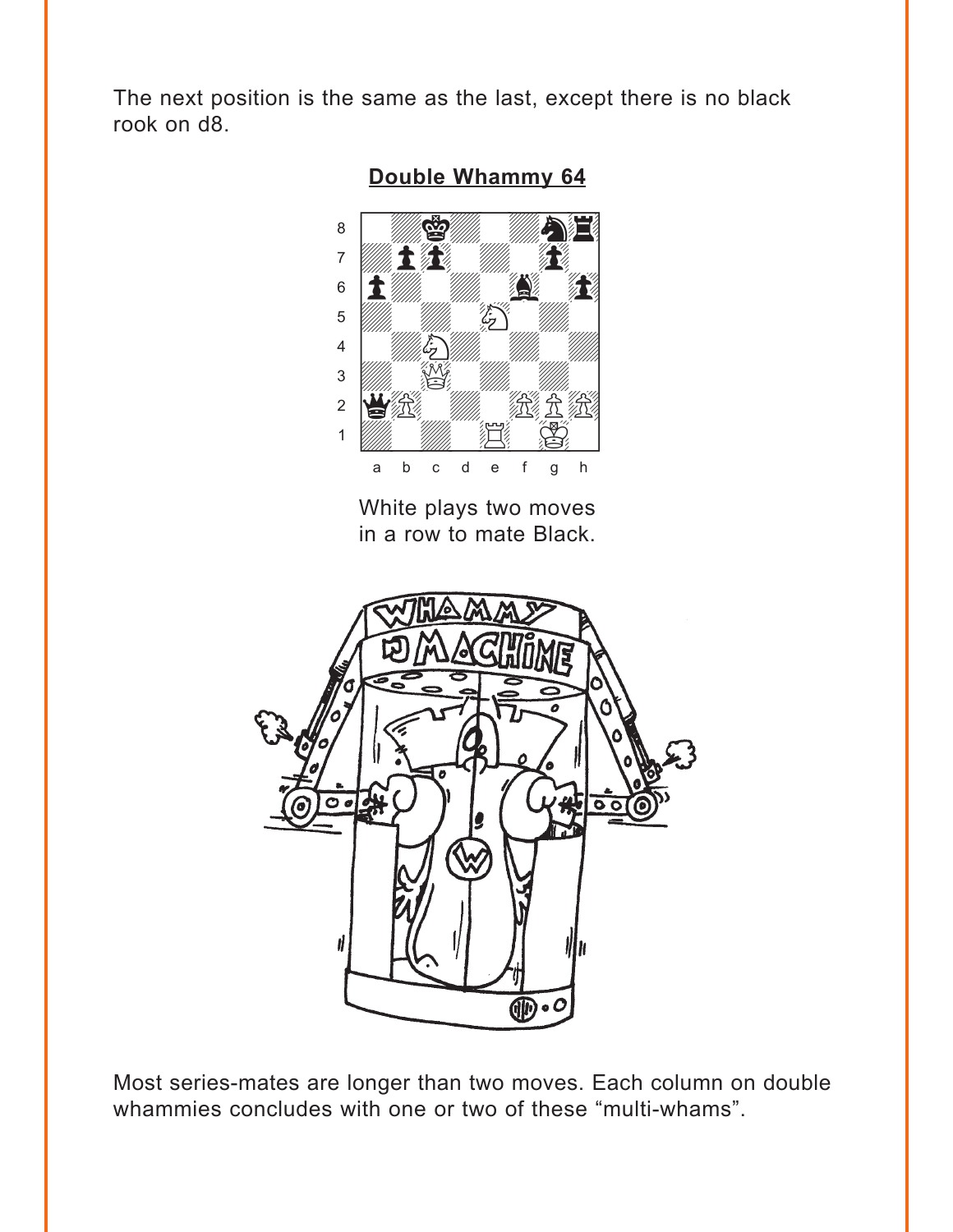<span id="page-3-0"></span>The following eleven-move masterpiece is by Hungarian composer Tamás Szebényi (1933-2012).



**[Multi-Wham 26](#page-5-0)**

Series-mate in 11

White plays eleven moves in a row to mate Black. The first ten moves may not be check.

Our final problem is a little longer, but perhaps a little easier too.



**[Multi-Wham 27](#page-6-0)**

Series-mate in 20

White plays twenty moves in a row to mate Black. The first nineteen moves may not be check.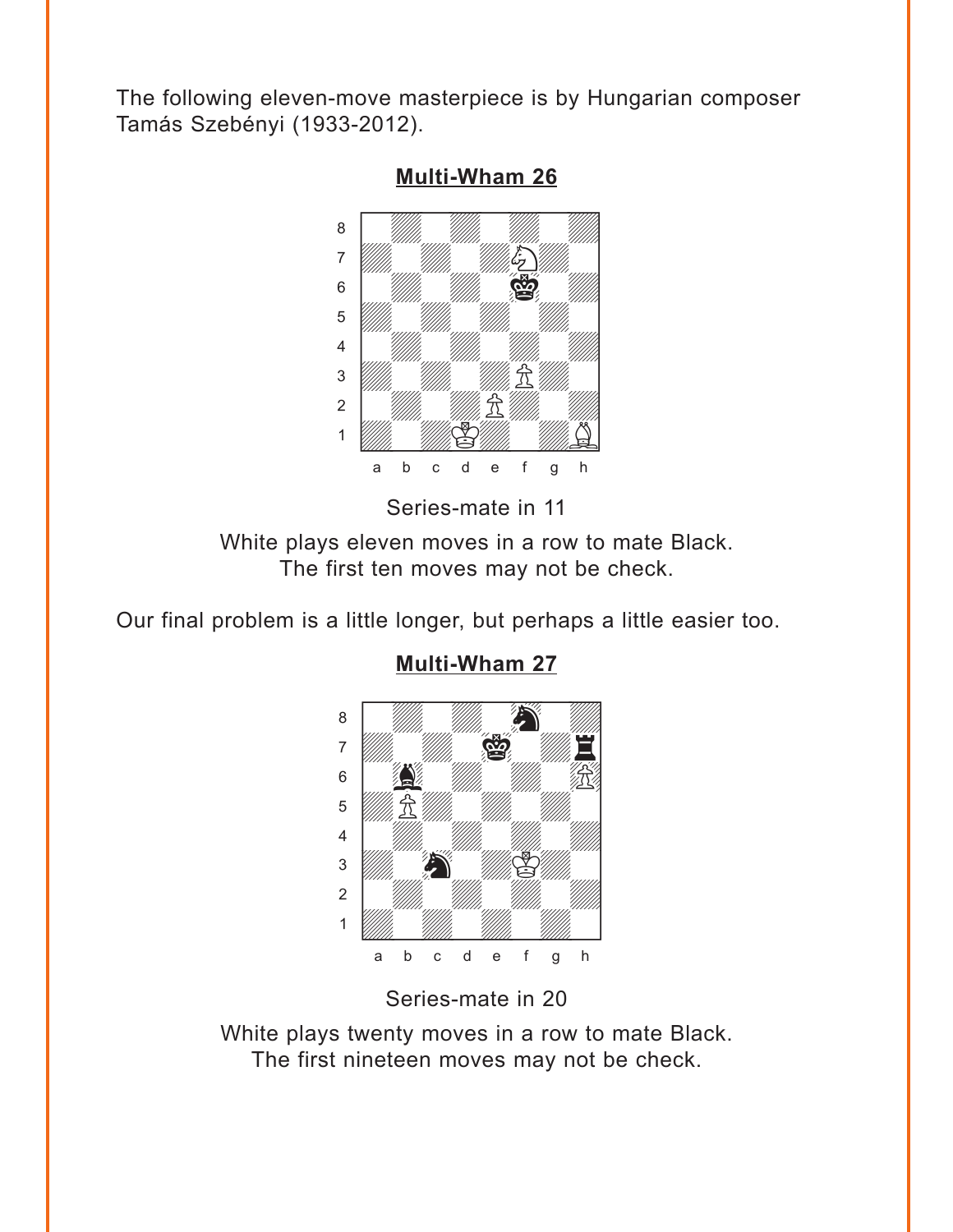# <span id="page-4-0"></span>**SOLUTIONS**

All double whammies and multi-wham 27 by J. Coakley, *Puzzling Side of Chess* (2016).

*PDF hyperlinks*. You can advance to the solution of any puzzle by clicking on the underlined title above the diagram. To return to the puzzle, click on the title above the solution diagram.



### **[Double Whammy 62](#page-0-0)**

2. Kf4#

A rare double king-mover.

**[Double Whammy 63](#page-1-0)** where  $\frac{1}{2}$  we have the set of  $\frac{1}{2}$ 



2. Ncb6#

The quite common double knight-mover.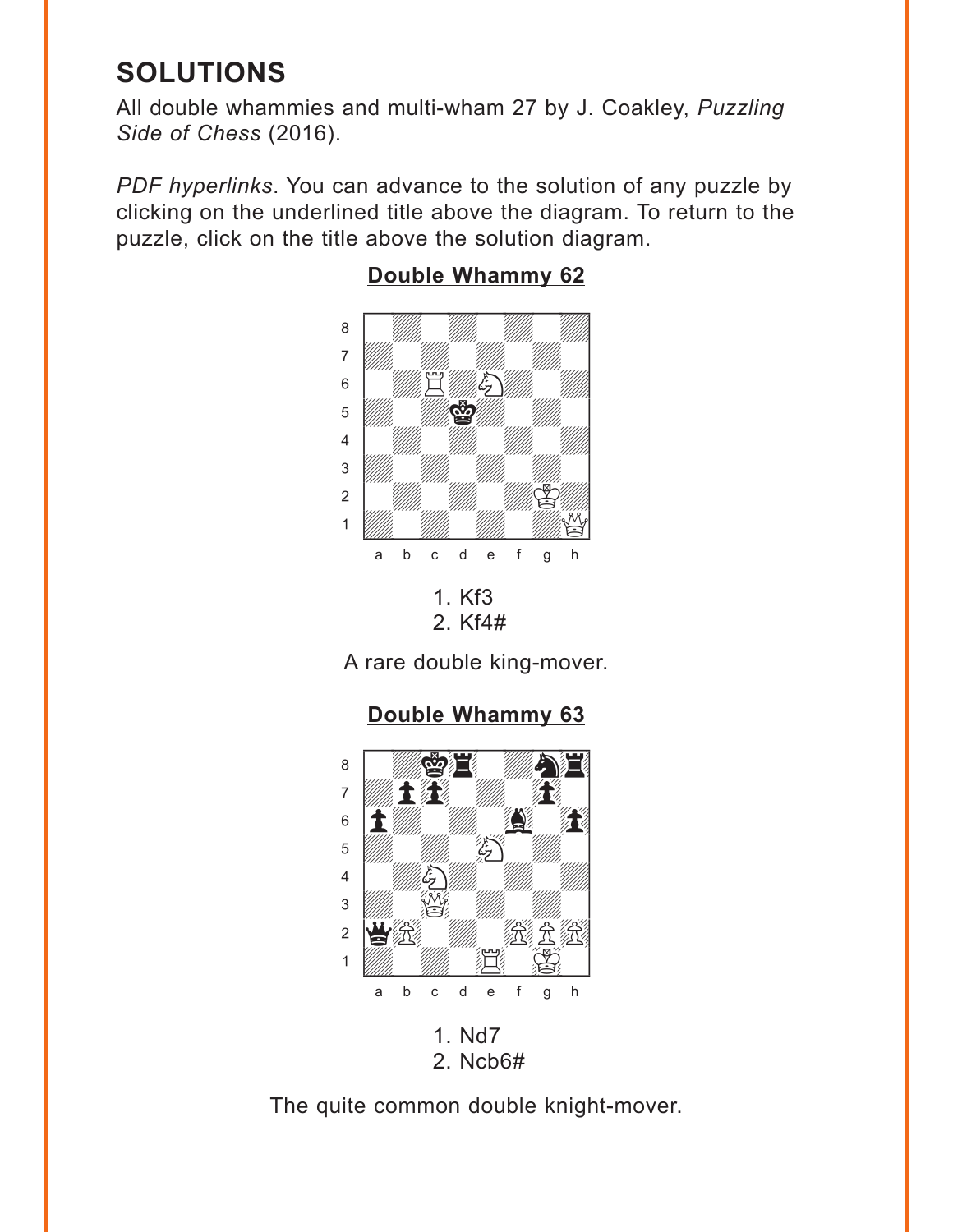### **[Double Whammy 64](#page-2-0)**

<span id="page-5-0"></span>

2. Qh3#

And the usually surprising long queen-mover.

**[Multi-Wham 26](#page-3-0)**

Tamás Szebényi 2012



- 1. f4
- 2. Bd5
- 3. e4 The bishop and pawns efficiently reach their mating posts.
- 4. Ke2
- 5. Kf3 The king is heading for h7 to cover g6 and g7.
- 6. Kg4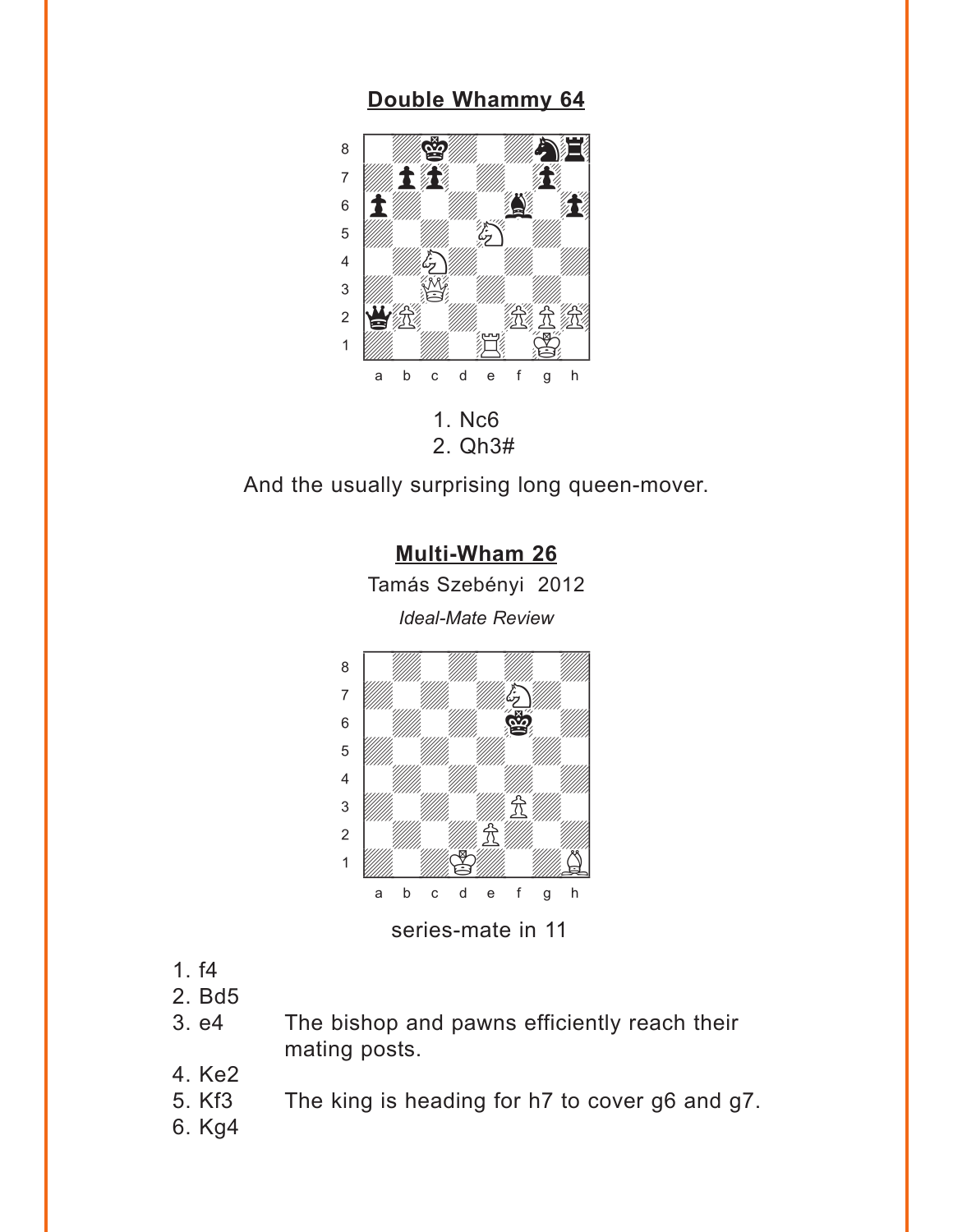- <span id="page-6-0"></span>7. Kh5
- 8. Kh6
- 9. Kh7
- 10. Nh6 The knight manoeuvres for the mating check.
- 11. Ng8#



**[Multi-Wham 27](#page-3-0)**



- 1. Kg2 The king must take a roundabout route to capture the black bishop.
- 2. Kf1
- 3. Ke1
- 4. Kd2
- 5. Kxc3
- 6. Kc4
- 7. Kd5
- 8. Kc6
- 9. Kxb6
- 10. Kc7 The king's job is done. Now it's the b-pawn's turn.